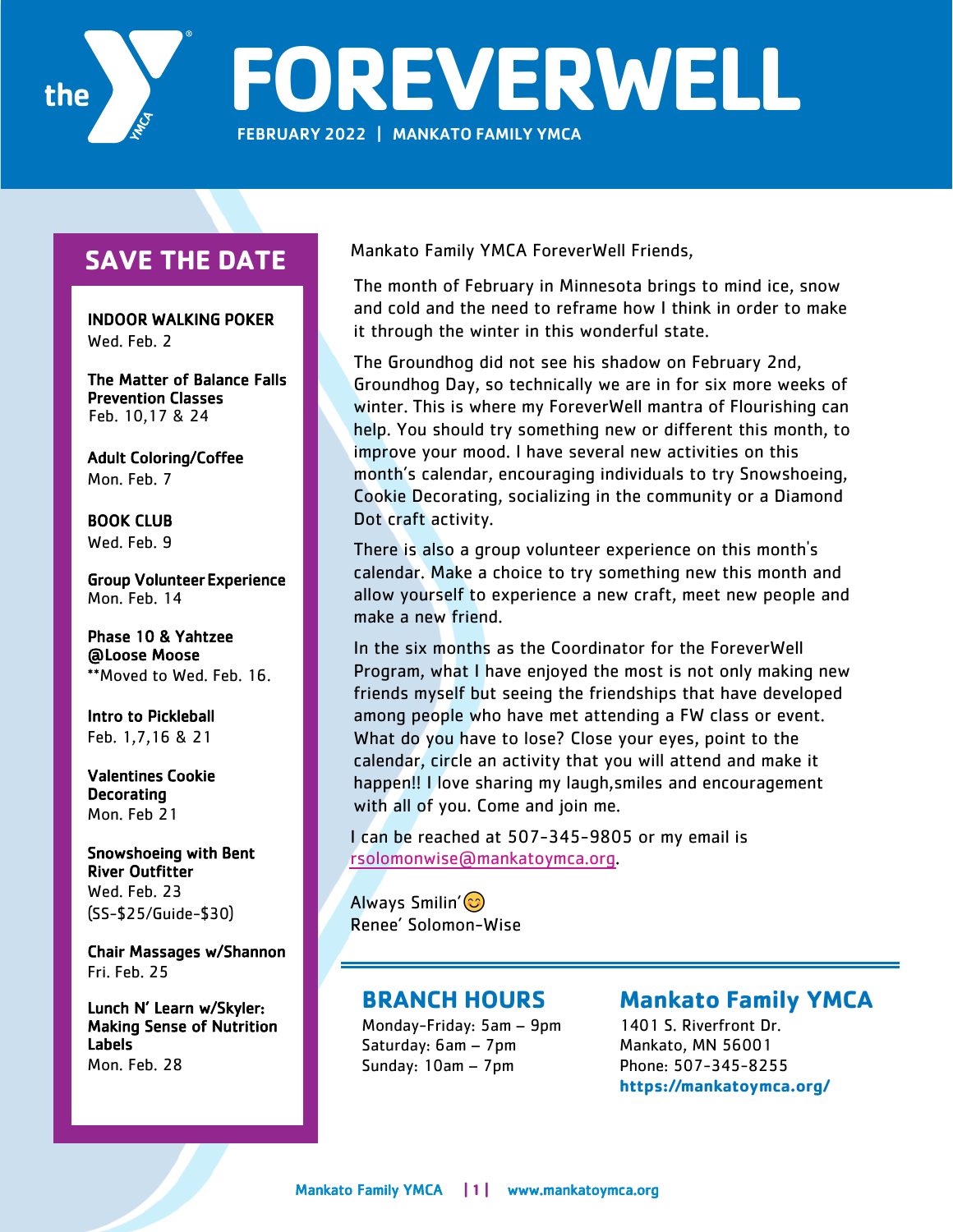# **FEBRUARY FOREVERWELL CALENDAR**

Find the full schedule online at: https://mankatoymca.org/foreverwell-program/ All classes/activities are subject to change or cancellation. \$ - Indicates cost for class or self-pay

| <b>MONDAY</b>                                                                                                    | <b>TUESDAY</b>                                                                                                             | <b>WEDNESDAY</b>                                                                                                             | <b>THURSDAY</b>                                                            | <b>FRIDAY</b>                                                                                                                                |
|------------------------------------------------------------------------------------------------------------------|----------------------------------------------------------------------------------------------------------------------------|------------------------------------------------------------------------------------------------------------------------------|----------------------------------------------------------------------------|----------------------------------------------------------------------------------------------------------------------------------------------|
|                                                                                                                  | Intro Pickleball:<br>8:30am Blue Gym<br><b>Strength Training</b><br>w/Exercise Bands<br>10:00am Y-Fit Gym                  | $\overline{\mathbf{2}}$<br>Coffee & Chat<br>8:30am Lobby<br><b>Indoor Track:</b><br><b>Walking Poker</b><br>10:30am Room 203 | 3                                                                          | $\overline{\mathbf{4}}$<br><b>Bunco</b><br>8:15am Rm 203<br><b>FW YMCA</b><br>Tour/Orientation:<br>11:30am Lobby                             |
| $\overline{7}$<br><b>Adult Coloring &amp;</b><br>Coffee 8:30am<br>Lobby<br>Intro Pickleball:<br>10:15am Blue Gym | 8<br><b>FW YMCA</b><br>Tour/Orientation:<br>11:30am Lobby<br>Afternoon Tea (\$)<br>@Curiosi-Tea, N.<br>Mankato 4:00pm      | 9<br>Book Club: 9:30am<br>Pepsi Cube Area                                                                                    | 10<br>A Matter of Balance<br>Class<br>$9:30 - 11:30$ am<br><b>Room 202</b> | 11<br>Puzzles/Knitting<br>Group<br>8:15am Room 203                                                                                           |
| 14<br><b>Group Volunteer</b><br>Experience (TBD)<br>9:00am Lobby<br>**Loose Moose<br>event moved to<br>Feb. 16   | 15<br>Cribbage/Card<br>Games 9:00am<br><b>Room 203</b><br><b>Indoor Track:</b><br><b>Walking Poker</b><br>10:30am Room 203 | 16<br>Coffee & Chat:<br>8:30am Lobby<br>Phase 10/Yahtzee<br>@Loose Moose (\$)<br>4:00pm (Sign up at<br>front desk)           | 17<br>A Matter of Balance<br>Class<br>$9:30 - 11:30$ am<br><b>Room 202</b> | 18<br><b>FW YMCA</b><br>Tour/Orientation:<br>11:00am Lobby<br>Walk/Lunch @<br><b>Madison East Center</b><br>11:00am Meet at<br>Handi Medical |
| 21<br><b>Valentines Cookie</b><br>Decorating (\$5)<br>8:30am Room 103<br>Intro Pickleball:<br>10:45am Blue Gym   | 22<br><b>FW YMCA</b><br>Tour/Orientation:<br>10:00 Lobby<br>Scrabble/Puzzles<br>10:30am Room 203                           | 23<br>Snowshoeing w/Bent<br>River (\$) 10:00am<br>Sign up at front<br>desk.                                                  | 24<br>A Matter of Balance<br>Class<br>$9:30 - 11:30$ am<br><b>Room 202</b> | 25<br>Chair Massages (\$)<br>9:00am (Sign up at<br>front desk by<br>Feb. 11)                                                                 |
| 28<br><b>Crafting Time</b><br>8:30am Room 203<br>Lunch N Learn<br>w/Skyler 11:45am<br><b>Room 103</b>            |                                                                                                                            |                                                                                                                              |                                                                            |                                                                                                                                              |